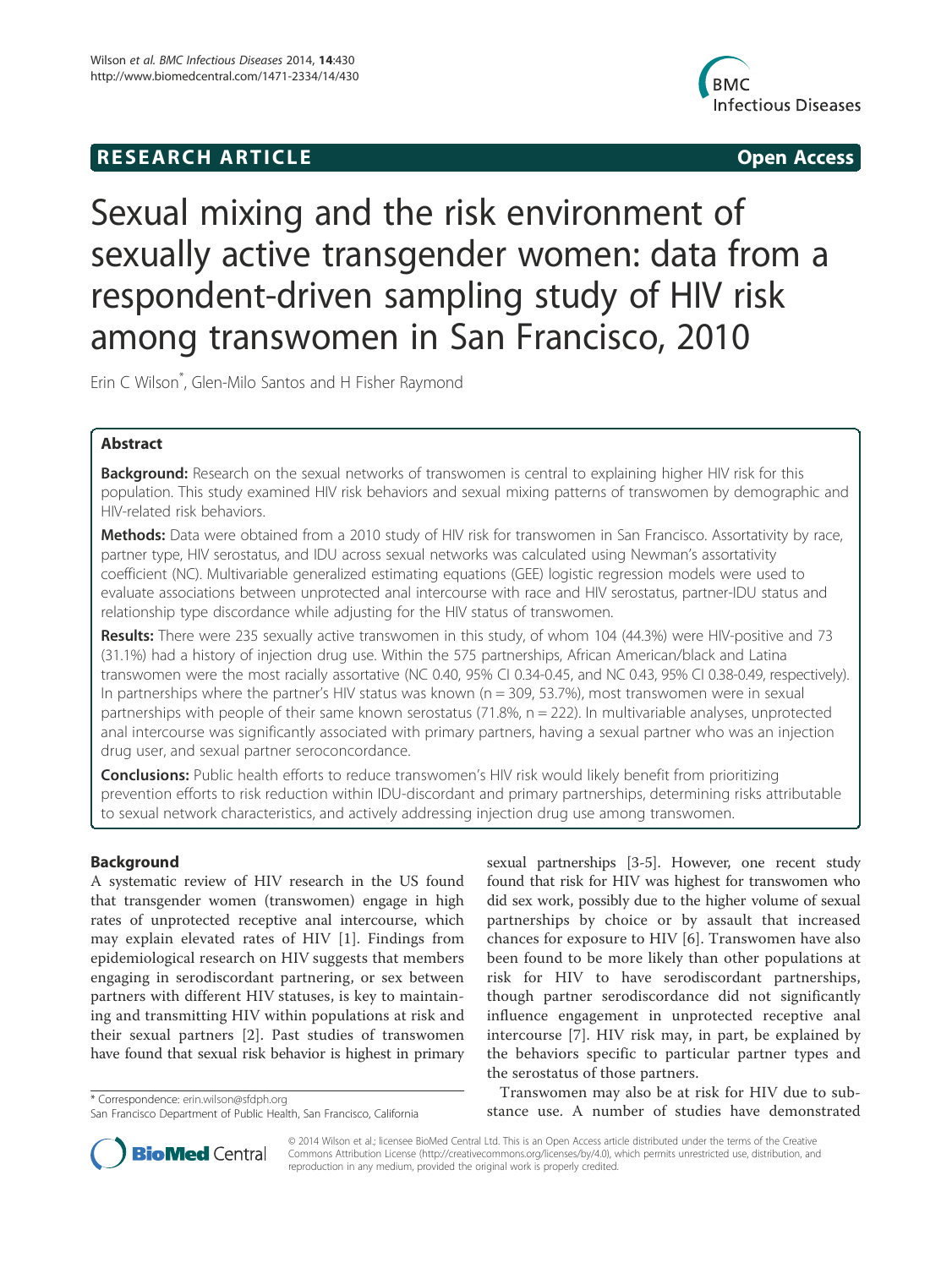elevated use of illicit drugs among transwomen [1,8]. A recent population-based study of transwomen found that testing positive for HIV was significantly related to methamphetamine use, methamphetamine use before or during anal intercourse, and at least weekly methamphetamine use [9]. Concerns about HIV transmission via injection drug use among transwomen have been related to needle sharing practices, injection of hormones or other fillers (i.e. illicit "silicone") and injection drug use behaviors of sexual partners [10-12]. Risk related to injection hormones is mixed as one study found that a combination measure of injection drug and hormone use to be related to self-reported HIV infection, while another recent study of injection of fillers (i.e. illicit substances used to feminize transwomen's appearance) found no association with an HIV positive test [8,13]. A population-based study of transwomen in San Francisco found that 32.5% had ever injected substances not prescribed by medical professionals and 11.8% had injected in the past 12 months [14]. In the same study, injection drug use in the past 12 months was one of only three factors that remained significantly associated with HIV infection. Transwomen who inject drugs may be at high risk for HIV from non-sterile injection equipment, and from sexual transmission, as this mode of transmission accounts for a substantial number of incident infections in some studies [15,16]. However, data are missing on HIV risk related to sex with injection drug users among transwomen, thus it is difficult to discern whether IDUrelated risk among transwomen is due to injection drug use practices of transwomen, their sexual partners who are IDU, or both.

By comparison, race has been an important sexual mixing factor as it relates to HIV risk among MSM [17]. Bohl et. al's [17] article on racial disparities in HIV found that the sexual networks of African American/black MSM account for their higher prevalence of HIV compared with non-African American/black MSM. This study provided compelling evidence that sexual networks rather than individual characteristics or behaviors explained significantly higher risk of HIV for African American/black MSM [17]. The systematic review of HIV among U.S. transwomen found that the weighted mean HIV prevalence for African American/blacks was 56.3%, which was almost twice as high as that found among White or Hispanic transwomen [1]. An important next step in the investigation of HIV risk for transwomen is to better understand risk via their sexual networks. To fill a void in what we know about the sexual partnerships of transwomen, we conducted an analysis of demographic and risk factors of the sexual networks of sexually active transwomen in San Francisco. We also evaluated which sexual mixing factors by race, partner type, IDU status, and HIV status were correlated with HIV-related sexual risk behaviors.

## **Methods**

#### Respondent-level variables - transwomen participants

Data for this analysis are taken from a study of transgender women that took place in 2010 (TEACH- the Transgender Empowerment and Community Health study). Transgender women were recruited using respondent driven sampling (RDS) in which 11 initial seed participants recruited a total final sample of 314 transwomen [18]. Individuals were eligible for the study if they (1) selfidentified as transwomen, (2) were age 18 years or older and (3) reported living in San Francisco. Each study participant was screened for study eligibility prior to enrollment. Eleven seeds diverse in respect to race/ethnicity, income, education, and age were selected as the initial recruits. Recruits could be anyone in their social network who seeds (or recruiters) thought was eligible for the study. All participants were remunerated \$10 for recruiting peers who were eligible and enrolled into the study (see Rapues et al., 2013 for more information on seeds). All data on HIV status were collected by either self-report and/or through an HIV assay. Respondents who were HIV-positive were able to refuse the HIV test with no repercussions for receiving an incentive.

Participants were asked to report on up to 5 sexual partners from the past six months, including each partner's age, gender identity, race/ethnicity, what type of partner each person was (i.e. primary, casual or commercial), where the participant met each partner, sexual behavior, HIV status and whether that person was an injection drug user. We created a dataset of all the sexual partnerships of TEACH participants for the past six months. Those that did not report having a sexual partner in the last six months, those with missing data on HIV-serostatus, and those who were HIV-positive but with an unknown positive status at the time of participation were excluded from this analysis.

#### Statistical analysis

We analyzed sexual partner mixing by race, HIV serostatus, and explored partner-level characteristics including relationship type and IDU status. Consistent with surveillance and other sexual mixing studies, partner data analyzed for this study are egocentric and therefore based solely on data reported by transwomen participants, not from their partners [19]. Sexual risk in TEACH was assessed by asking a number of questions about characteristics and behaviors of the last 5 sexual partners of transwomen and by asking transwomen what sexual behaviors they engaged in with each of these partners. This strategy is employed nationally in the U.S. and in global HIV surveillance efforts to enhance recall and obtain specificity in recent sexual behaviors of populations most at risk for HIV [20].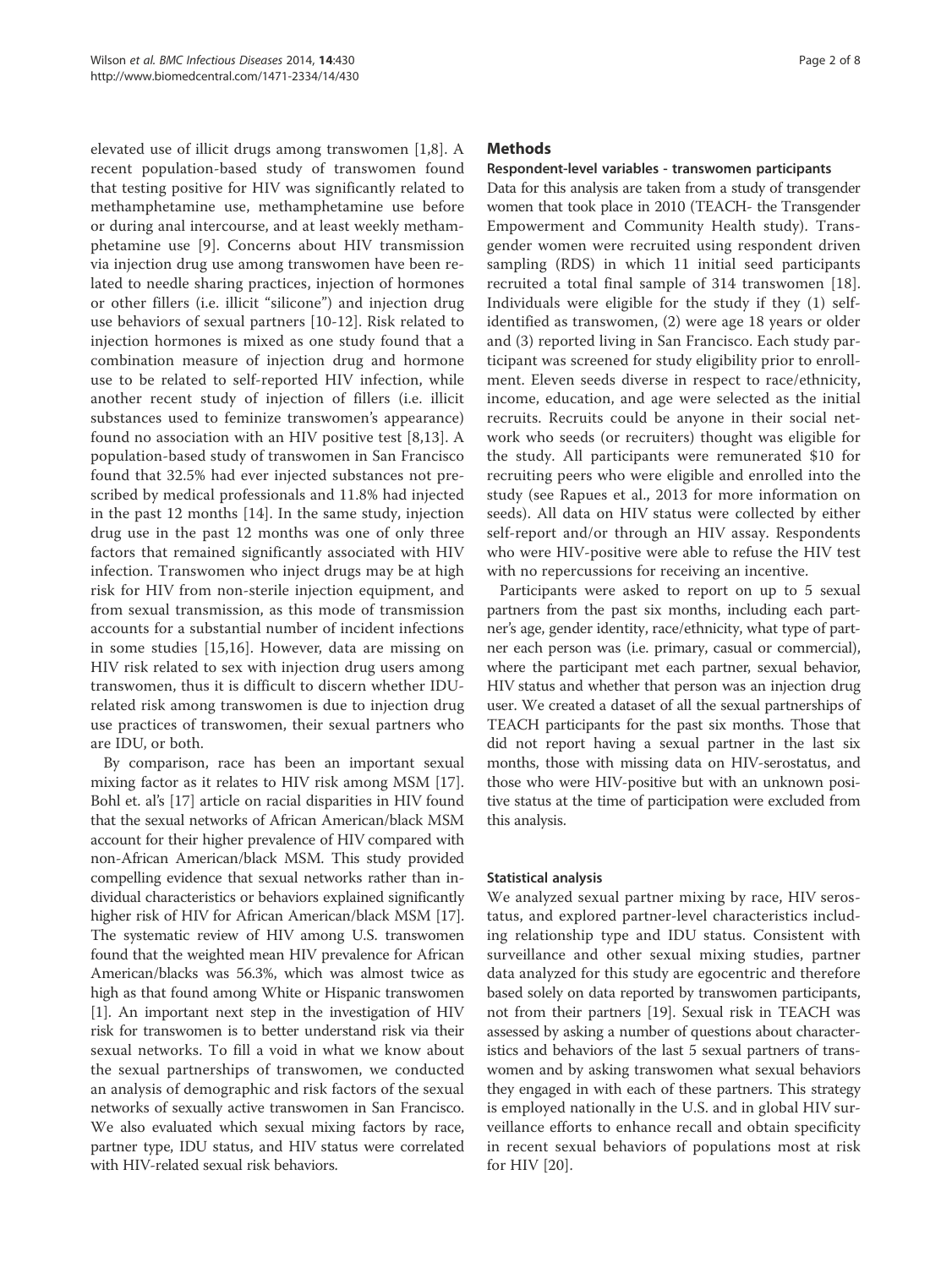Transwomen were also asked to identify the race, HIV status, and injection drug use status of their last 5 sexual partners. Partner types were categorized as main, casual and commercial. Main partners were defined as, "someone who is your primary sexual partner and you feel committed to (boyfriend, lover, husband, girlfriend, wife)". Casual partners were defined as, "someone you have sex with, but don't feel committed to or don't know very well". Commercial partners were defined as, "someone you had sex with in exchange for things like money or goods".

Sexual mixing in HIV status or serodiscordance was defined as a difference in reported or tested HIV status of the transwomen participant and the reported HIV status of the sexual partner, as has been done in studies of MSM [21,22]. We excluded 47 partnerships where the HIV status of the transwoman participant was unknown. In the case that a transwoman participant was HIV positive and reported her partner's HIV status as negative, and vice versa for a transwoman who was HIV-negative and reported her partner as being HIV-positive, the partnership was categorized as serodiscordant. Transwomen's partnerships with those of an unknown HIV status were also categorized as serodiscordant, consistent with prior literature [23,24]. We calculated assortativity by race, partner status (main, casual, or commerical), HIV serostatus, and IDU between transwomen and their sexual networks using Newman's assortativity coefficient. Newman's assortativity coefficients ranges from −1 to 1; negative coefficients correspond with disassortativity or a higher-degree of mixing, while positive coefficients correspond with assortativity or a lower-degree of mixing [25]. A study of MSM in San Francisco over three waves of data collection from 2004– 2011 found slightly assorative mixing by race overall at  $r = 0.08$  in 2004, but highly assortative partnering for African Americans/blacks ( $r = 0.44$ ) [26]. Based on this study and the work of Doherty et al. [27], we have categorized mixing coefficient values  $\geq 0.35$  as assortative, 0.15– 0.34 as moderately assortative, and < 0.15 as disassortative.

## Multivariable analysis of engagement in sexual risk behavior

In the primary outcome multivariable analysis, we evaluated the associations between UAI with sexual partners and discordance in race and HIV serostatus, as well as partner-IDU status and relationship type, while adjusting for the HIV status of transwomen. We used multivariable generalized estimating equations (GEE) logistic regression models that accounted for correlation between the multiple partnerships of each study participant to estimate odds ratios and 95% confidence intervals.

Analyses were conducted using STATA 12.0. Data adjustments to make inference to the population from which the sample was drawn were not made because the sample was stratified for this analysis and the exclusion of 79 participants eliminates the ability to assure equilibrium in the sample. Therefore, findings from this study describe findings from this dataset alone and may not be generalizable to the San Francisco transwoman population overall.

This study received human participants review and approval from the University of California, San Francisco's Committee on Human Research.

### Results

#### Participants demographics

Of the 314 TEACH participants, 15 refused to take an HIV test and 64 did not have any sexual partners in the past six months, thus leaving 235 transwomen for our analysis. Among these sexually active transwomen 44.3%  $(n = 104)$  were HIV-positive (Table 1). Of the 235 sexually active transwomen,  $72.3\%$  (n = 170) reported having five or fewer sexual partners. The range of sexual partnerships per transwomen was 1–500, with a median number of three (inter-quartile range [IQR]: 1–6) sexual partners and a mean of 11 (standard deviation: 39.01). However, not all sexual partnerships were included in this analysis as participants were only asked about characteristics of up to five individual sexual partners. Within this dataset, a respondent may have had her data repeated, but each partnership was unique.

Over 60% of the sample was transwomen who were either Latina (30.6%) or African American/black (31.1%). Whites made up 15.3% of the sample, 16.6% were "Other" and only 6.4% of our sample was Asian or Pacific Islander (API). Transwomen split almost evenly into identifying as transgender or female (52.3% and 47.7%, respectively). The median age of transwomen in this analysis was 42 (IQR 32–48) and the mean was 41 (SD 10.7). Most transwomen did not have a lifetime history of IDU ( $n = 162, 68.9\%$ ), but a sizeable proportion did report being IDU  $(n = 73, 31.1\%)$ .

#### Partners demographics

There were a total of 575 partnerships analyzed from the 235 sexually active transwomen respondents. The characteristics of these partners are summarized in Table 1. Most partners of transwomen were between the ages of 26–43 (50%). The mean age of partners was 34.8 (SD 15). The majority of partnerships were with men  $(n = 537, 93.4\%)$ , and the most common place where transwomen met their sexual partners was on the street  $(n = 225, 39.1\%)$ . The majority of sexual partnerships were casual (n = 322, 56%), while  $26.3\%$  (n = 151) were with primary partnerships and  $17.7\%$  (n = 102) were commercial relationships.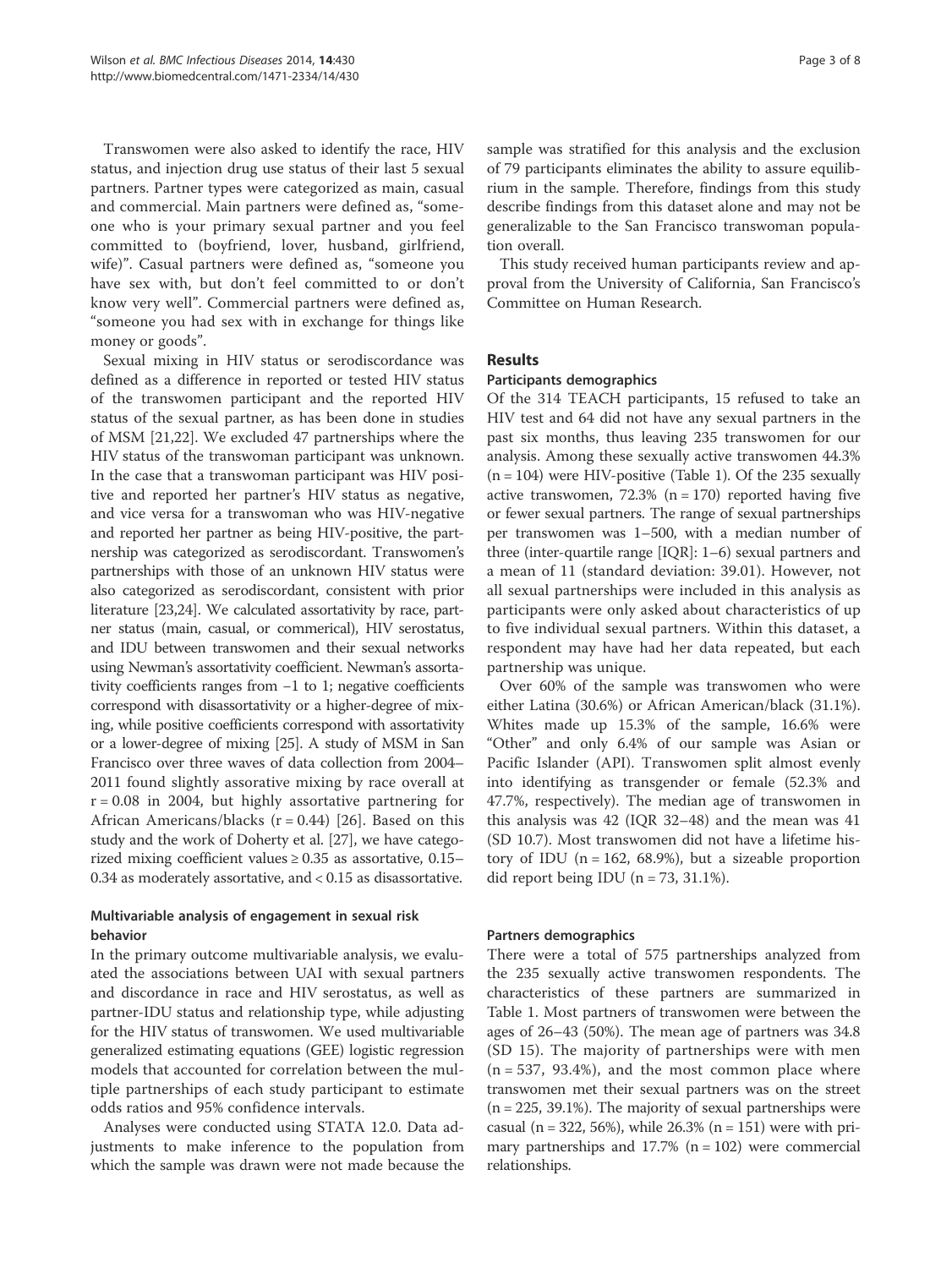Table 1 Characteristics of sexually active transwomen participants ( $n = 235$ ) and their sexual partners in the last 6 months  $(n = 575)$ 

| Transwomen participant demographics<br>and behaviors     | n mean | (%) (SD) |
|----------------------------------------------------------|--------|----------|
| Age, mean (SD)                                           | 41     | (10.7)   |
| Gender Identity                                          |        |          |
| Female                                                   | 112    | (47.7)   |
| Transfemale                                              | 123    | (52.3)   |
| Race/Ethnicity                                           |        |          |
| African American/black                                   | 73     | (31.1)   |
| Asian or Pacific Islander                                | 15     | (6.4)    |
| Latina/Hispanic                                          | 72     | (30.6)   |
| White                                                    | 36     | (15.3)   |
| Other                                                    | 39     | (16.6)   |
| Injection drug use                                       |        |          |
| No                                                       | 162    | (68.9)   |
| Yes                                                      | 73     | (31.1)   |
| <b>HIV Status</b>                                        |        |          |
| Negative                                                 | 131    | (55.7)   |
| Positive                                                 | 104    | (44.3)   |
| Any Unprotected Anal Intercourse with sexual<br>partners |        |          |
| No                                                       | 147    | (62.6)   |
| Yes                                                      | 88     | (37.5)   |
| Sexual partner demographics and behavior                 |        |          |
| Age, mean (SD)                                           | 34.8   | (10.6)   |
| Gender Identity                                          |        |          |
| Male                                                     | 537    | (93.4)   |
| Female                                                   | 17     | (3.0)    |
| Transwoman                                               | 13     | (2.3)    |
| Transman                                                 | 3      | (0.5)    |
| Other/Did not specify                                    | 5      | (0.9)    |
| Race/Ethnicity                                           |        |          |
| African American/black                                   | 183    | (31.8)   |
| Asian or Pacific Islander                                | 15     | (2.6)    |
| Latino/Hispanic                                          | 134    | (23.3)   |
| White                                                    | 195    | (33.9)   |
| Other                                                    | 48     | (8.4)    |
| Relationship with participant                            |        |          |
| Primary                                                  | 151    | (26.3)   |
| Casual                                                   | 322    | (56.0)   |
| Commercial                                               | 102    | (17.7)   |
| Meeting site                                             |        |          |
| On the street, park or public place                      | 225    | (39.1)   |
| Introduced by friends                                    | 67     | (11.7)   |
| Internet                                                 | 62     | (10.8)   |

#### Table 1 Characteristics of sexually active transwomen participants ( $n = 235$ ) and their sexual partners in the last 6 months ( $n = 575$ ) (Continued)

| Bar                                           | 57  | (9.9)  |
|-----------------------------------------------|-----|--------|
| Other                                         | 164 | (28.5) |
| Injection drug use                            |     |        |
| No                                            | 520 | (90.4) |
| Yes                                           | 55  | (9.6)  |
| <b>HIV Status</b>                             |     |        |
| Positive                                      | 241 | (41.9) |
| Negative                                      | 68  | (11.8) |
| Unknown                                       | 266 | (46.3) |
| Same HIV-status as participant                |     |        |
| No                                            | 353 | (61.4) |
| Yes                                           | 222 | (38.6) |
| Same race as participant                      |     |        |
| No                                            | 365 | (36.5) |
| Yes                                           | 210 | (63.5) |
| Unprotected Anal Intercourse with participant |     |        |
| No                                            | 452 | (78.6) |
| Yes                                           | 123 | (21.4) |

## Sexual partners and mixing

## HIV

Among transwomen with a known HIV status, almost half of transwomen's sexual partnerships were with partners of an unknown HIV status  $(46.3\% , n = 266)$ . Of those who knew their partner's HIV status  $(n = 309,$ 53.7%), transwomen were in more sexual partnerships with people of their same known serostatus (36.5%, n = 222). Among sexual partners of transwomen with a known HIV serostatus, the Newman's coefficient was 0.40 (0.33-0.47), suggesting that transwomen were assortative in their sexual partnering with people of the same serostatus. Excluding partnerships where the HIV status was unknown for partners ( $n = 266$ ), 25% of partnerships were between HIV-positive transwomen and HIV-negative partners ( $n = 78$ , 24.3%). Only 3% of partnerships were between HIV-negative transwomen and an HIV-positive sexual partner  $(n = 9)$ .

### IDU

Most transwomen did not ever inject drugs, though a sizeable portion did inject drugs  $(n = 73, 31.1\%)$ . Similarly, most transwomen reported that their partners did not inject drugs ( $n = 520$ , 90.4%), while 9.6% of partners ( $n = 55$ ) reportedly did inject drugs. The Newman's assortativity coefficient for IDU was 0.23 (95% CI 0.19- 0.26), suggesting that transwomen were moderately more likely to partner with people of the same IDU status. Sexual partnerships where non-IDU transwomen had partners who were IDU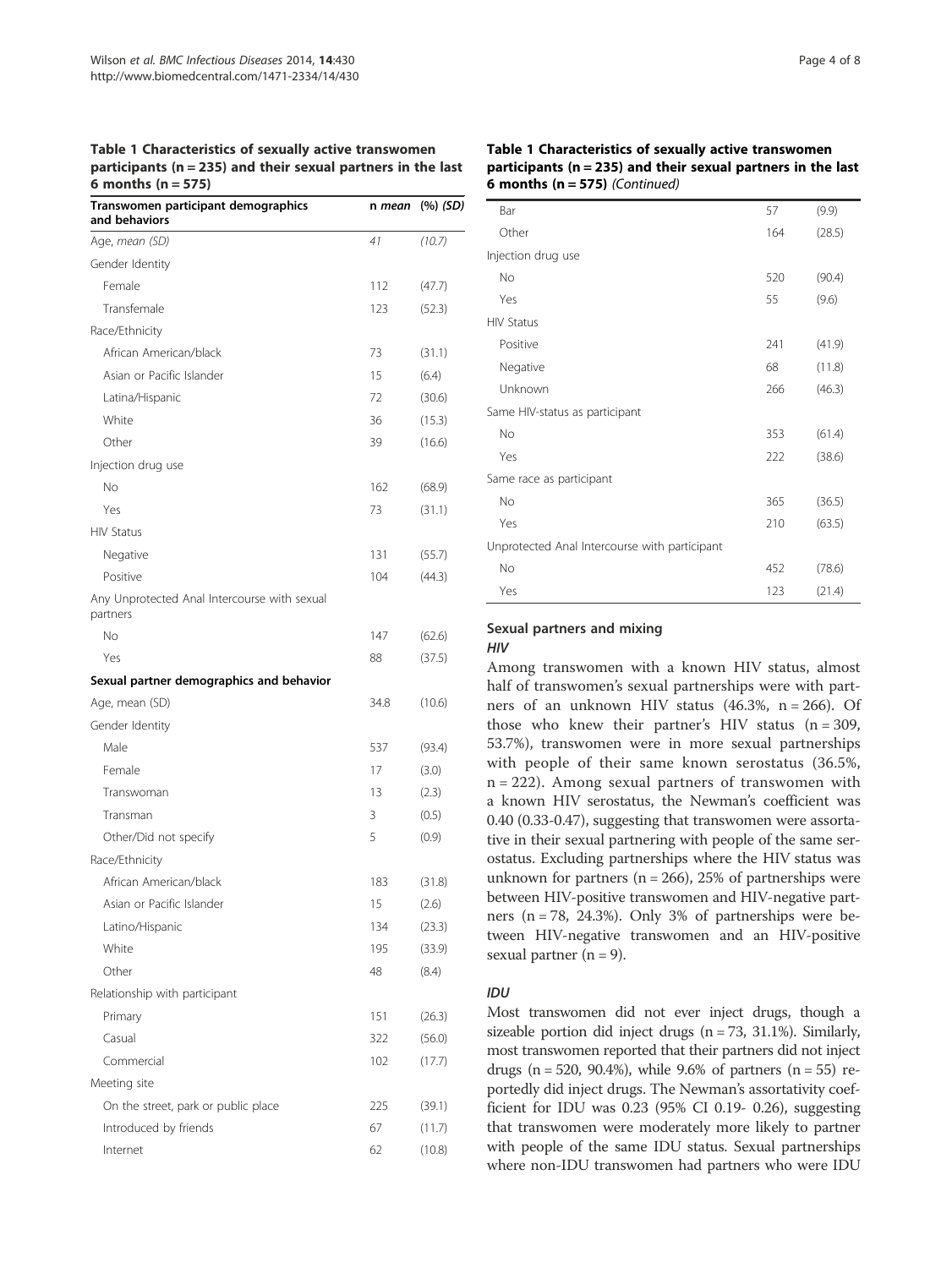made up 13% of IDU-discordant partnerships  $(n = 19)$ , while sexual partnerships where IDU transwomen had non-IDU partners made up the other  $87\%$  (n = 123). Therefore, more transwomen were IDUs in sexual partnerships where IDU status was mixed.

#### Race

The majority of sexual partners of transwomen were White (195 of 575 partners; 33.9%), African American/black (183 of 575 partners; 31.8%), or Latino (134 of 575; 23.3%) (Table 1). However, when assessing partnerships on a raceby-race basis, African-American/black, Latino, and White transwomen most commonly reported having sexual partners of the same race. Sexual partners of White transwomen were 47% White  $(n = 43)$ , followed by African-American/black 26% (n = 24), and Latino 13% (n = 12). Sexual partners of African-American/black transwomen were 60% African-American/blacks ( $n = 106$ ), followed by White 29% ( $n = 40$ ) and Latino 8% ( $N = 15$ ). Sexual partners of Latino transwomen were 49% Latino  $(n = 100)$ , followed by white  $26\%$  (n = 53) and African-American/ black  $11\%$  (n = 24). The overall Newman's assortativity coefficient for race was .26 (95% CI 0.22-0.30), suggesting that transwomen were moderately assortative by race. When distilled by race, the assortativity coefficient by Asian race was 0.03 (95% CI 0.01-0.05), by African American/black was 0.40 (95% CI 0.34-0.45), by Latino was 0.43 (95% CI 0.38-0.49) and by White was 0.11 (95% CI 0.06-0.15). Thus, African American/black and Latina transwomen were more assortative than Whites and Asians, and had sexual partners of the same race more often that transwomen of other races.

### Prevalence and multivariate analysis of engagement in sexual risk behavior

Among transwomen, 88 (37.5%) reported having UAI with at least one sexual partner. Transwomen reported having UAI in 123 sexual partnerships (21.4% of 575 partners). The results of the GEE multivariable logistic regression model examining the association of sexual mixing factors with unprotected anal sex are summarized in Table 2. Results indicate that compared to primary partners, transwomen had an adjusted odds of UAI that was 0.23 (95% CI 0.15-0.36, p < 0.001) and 0.20 (95% CI 0.10-0.43,  $p < 0.001$ ) lower with casual and commercial partners, respectively. Moreover, transwomen had an adjusted odds of UAI of 0.55 (95% CI 0.35-0.87, p < 0.001) lower with HIV serodiscordant partners compared to seroconcordant partners. In addition, transwomen had an adjusted odds of UAI that was 2.66 (95% CI 1.43- 4.97,  $p < 0.001$ ) greater with sexual partners who were IDU than with non-IDU. The odds of engaging in UAI were not significantly different between same race and different race partners of transwomen (aOR 0.77, 95% CI 0.50-1.21,  $p = .40$ ).

#### Discussion

The goal of this analysis was to determine if there were significant sexual mixing patterns in addition to individual risk behaviors to help understand high HIV risk among transwomen. In the final analysis we found that UAI was significantly associated with having a sexual partner who was an injection drug user, primary partner, and/or HIV seroconcordant. Transmission of HIV from injection drug users to sexual partners who are uninfected may be a source of HIV risk for transwomen. Sexual transmission of HIV from seropositive IDUs to non-injecting sexual partners is extremely likely, and more risky than that associated with sharing needles [25]. In this study, only 10% of partners were IDU, but that represented 55 sexual encounters for transwomen, thus mixing with individuals who are injection drug users remains an important area of investigation for understanding transwomen's risk for HIV.

| Table 2 Prevalence and Multivariable GEE logistic regression model on Partner-level correlates of Unprotected |  |  |  |
|---------------------------------------------------------------------------------------------------------------|--|--|--|
| <b>Anal Intercourse</b>                                                                                       |  |  |  |

|                         |                             | UAI with partners |        | Crude |        |              | Adjusted*     |                          |            |                          |         |
|-------------------------|-----------------------------|-------------------|--------|-------|--------|--------------|---------------|--------------------------|------------|--------------------------|---------|
|                         |                             | No                | (%)    | Yes   | (%)    | <b>OR</b>    | 95% CI        | P-value                  | <b>AOR</b> | 95% CI                   | P-value |
| Partner Characteristics | Same race partners          | 252               | (74.1) | 88    | (25.9) |              |               | ٠                        |            | $\overline{\phantom{a}}$ |         |
|                         | Different race partners     | 200               | (85.1) | 35    | (14.9) | 0.80         | $0.54 - 1.20$ | 0.28                     | 0.77       | $0.50 - 1.21$            | 0.26    |
|                         | Primary partner             | 87                | (57.6) | 64    | (42.4) | $\mathbf{1}$ |               |                          |            |                          |         |
|                         | Casual partner              | 279               | (86.6) | 43    | (13.4) | 0.21         | $0.13 - 0.32$ | < 0.001                  | 0.23       | $0.15 - 0.36$            | < 0.001 |
|                         | Commercial partner          | 86                | (84.3) | 16    | (15.7) | 0.18         | $0.09 - 0.37$ | < 0.001                  | 0.20       | $0.10 - 0.43$            | < 0.001 |
|                         | Non-IDU partners            | 420               | (80.8) | 100   | (19.2) |              |               |                          |            |                          |         |
|                         | <b>IDU</b> partners         | 32                | (58.2) | 23    | (41.8) | 2.44         | 1.37-4.33     | 0.002                    | 2.66       | 1.43-4.97                | 0.002   |
|                         | HIV seroconcordant partners | 154               | (69.4) | 68    | (30.6) |              |               | $\overline{\phantom{a}}$ |            | $\overline{\phantom{a}}$ |         |
|                         | HIV serodiscordant partners | 298               | (84.4) | 55    | (15.6) | 0.43         | $0.29 - 0.64$ | < 0.001                  | 0.55       | $0.35 - 0.87$            | 0.01    |

Notes: \*Model adjusted for participant-level characteristics in table above and individual-level co-variables (e.g. Age and HIV-status of TEACH participant). GEE models adjusted for clustering of partner-level data by TEACH participant.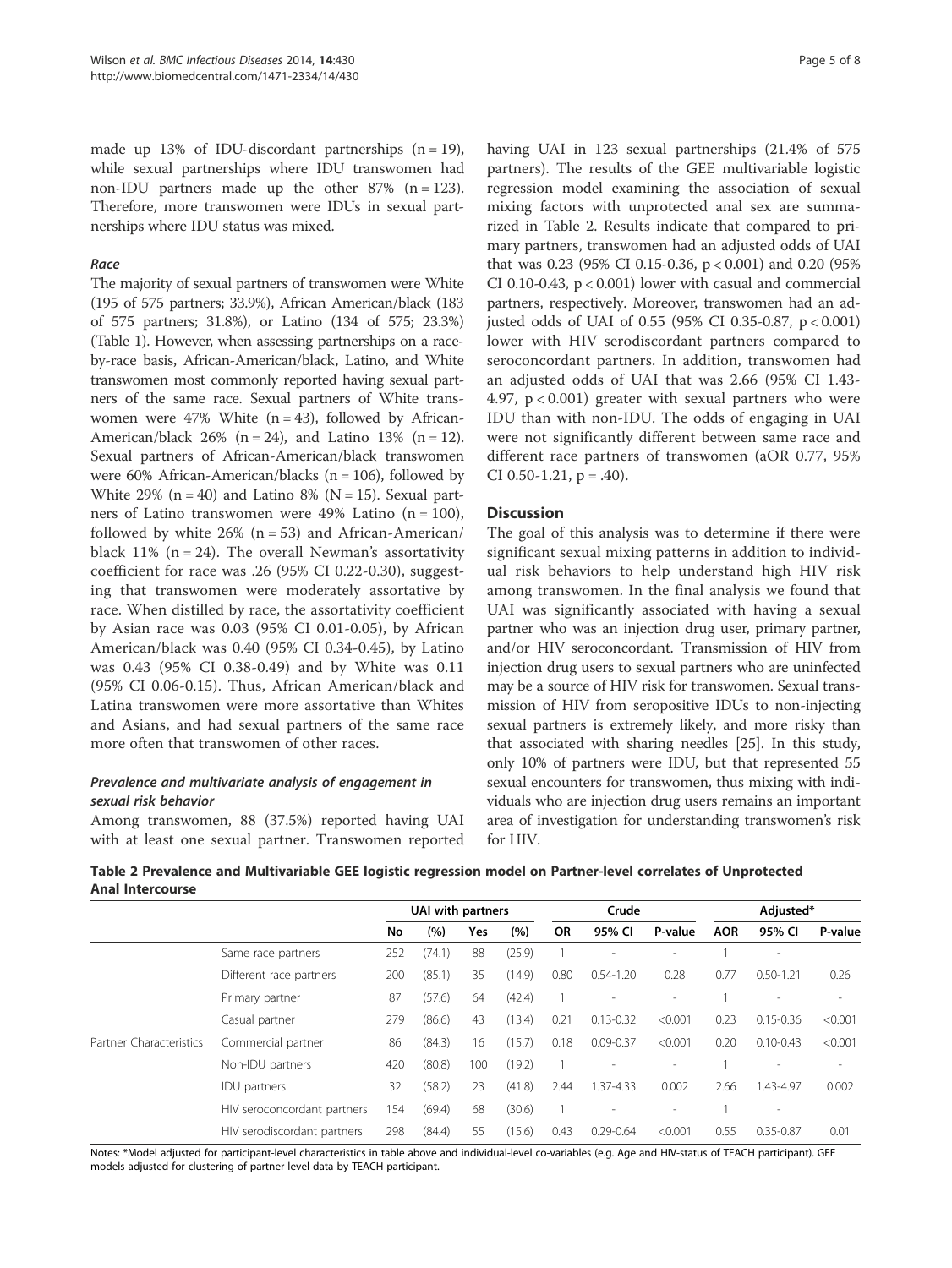These data also support prior studies that have shown higher rates of UAI within primary partnerships [3,4]. Of all three partner types - primary, casual and commercial primary partners have consistently been the type in which transwomen engage in the highest risk behavior, which is consistent with the literature for MSM, IDU and heterosexual men and women [3,4,28-32]. Yet transwomen in this analysis were also less likely to engage in UAI with serodiscordant partners. Many of the partnerships analyzed as serodiscordant were those in which transwomen did not know the HIV status of their sexual partner, which made up almost of half of sexual partnerships. The finding on partnerships of unknown HIV status is higher than recent research with Peruvian transwomen and MSM showing that one quarter of partners were people of unknown serostatus [33]. Yet findings that transwomen were significantly less likely to engage in UAI with partners of a different serostatus is consistent with other research findings [7], and may also be a sign that transwomen are serosorting. Available data on the effects of serosorting on HIV transmission are equivocal; some studies suggest protective benefits [34], while some have found increased risk for transmission due to serosorting [12]. Given the disproportionate impact of HIV among transwomen, it would be prudent to inform transwomen about possible limitations of serosorting in reducing HIV risk. Also different, most serodiscordant partnerships in our study were characterized by transwomen living with HIV. As has been found in research with HIV-positive MSM, transwomen already living with HIV many may be choosing HIV-negative partners to protect from super-infection and other sexually transmitted diseases [35]. Alternatively, this finding may represent the overall high prevalence of HIV among transwomen and the high likelihood of having a HIV-negative partner.

One risk we did not observe in this study was an association between same race sexual partnerships and risk for HIV via elevated rates of engagement in UAI. Highly interconnected networks among African American/black MSM have been a driver of HIV in the population [1,14,36]. African American/black transwomen have almost twice the rate of HIV as the overall transwomen population [18]. Assortativity was significantly higher for African American/black and Latina participants and engagement in UAI was not significantly different. Thus, findings of assortativity on race alone may mean highly interconnected sexual networks with those of their same racial/ethnic identities are important for understanding higher HIV risk among African American/black and Latina transwomen. Given the lack of significant differences in engagement in sexual risk behavior, this study provides evidence that same-race partnerships may be a driver of HIV risk for transwomen. More work needs to be done to see if transwomen are facing the same risks for HIV as African

American/black MSM that was attributed to sexual networks despite low engagement in sexual risk behaviors.

Finally, data from this analysis point to a diversity of transwomen's choices in sexual partners by race. Though the largest proportion of sexual partners were the same race as the transwomen participants, up to 70% of partners were of a different race. The only known study of the main male partners of transwomen in which a convenience sample was used to recruit participants found mostly African American/black male partners [37]. The difference in findings on the race of sexual partners between studies may be due to the population-based sampling conducted for this study that points to diverse rather than limited sexual mixing patterns among transwomen overall.

There are a number of limitations to this study. Data were gathered based on self-report, which may be inherently biased due to social desirability. Demographic and behavioral factors of sexual partners were also reported by transwomen respondents and not the partners themselves. Therefore, the characteristics and behaviors of sexual partners may be inaccurate due to biases of the participant, inaccurate knowledge and recall bias. Though these data are taken from a study employing respondent driven sampling, the exclusion of participants who did not recently have a sexual partner may make these data less generalizable to the overall transwoman population in San Francisco.

#### Conclusions

These data point to important next steps in research and prevention. Past prevention research has mostly targeted transwomen, and these data suggest that serving one side of the risk equation may not be enough to curb the epidemic within this hard hit population [38]. Indeed, it may be the lack of prevention resources provided to the sexual partners of transwomen that has contributed to the persistent high risk for HIV among transwomen, thus prevention messaging must be designed and targeted to sexual partners too. Research to better understand the considerations of transwomen when selecting sexual partners, such as the convergence with IDU sexual networks, may contribute to more targeted HIV and IDU prevention and harm reduction strategies that impact transwomen's own drug use behavior and selection of partners who are IDUs [11]. Interventions that work with transwomen to identify ways to ask about the serostatus of their sexual partners are also warranted. Serosorting is only protective when two individuals can make safe sex decisions based on known HIV status. The promise of home testing and instant HIV testing may help further such efforts and should be considered for distribution among transwomen and for their sexual partners. Finally, future longitudinal research with transwomen is also needed so analyses can better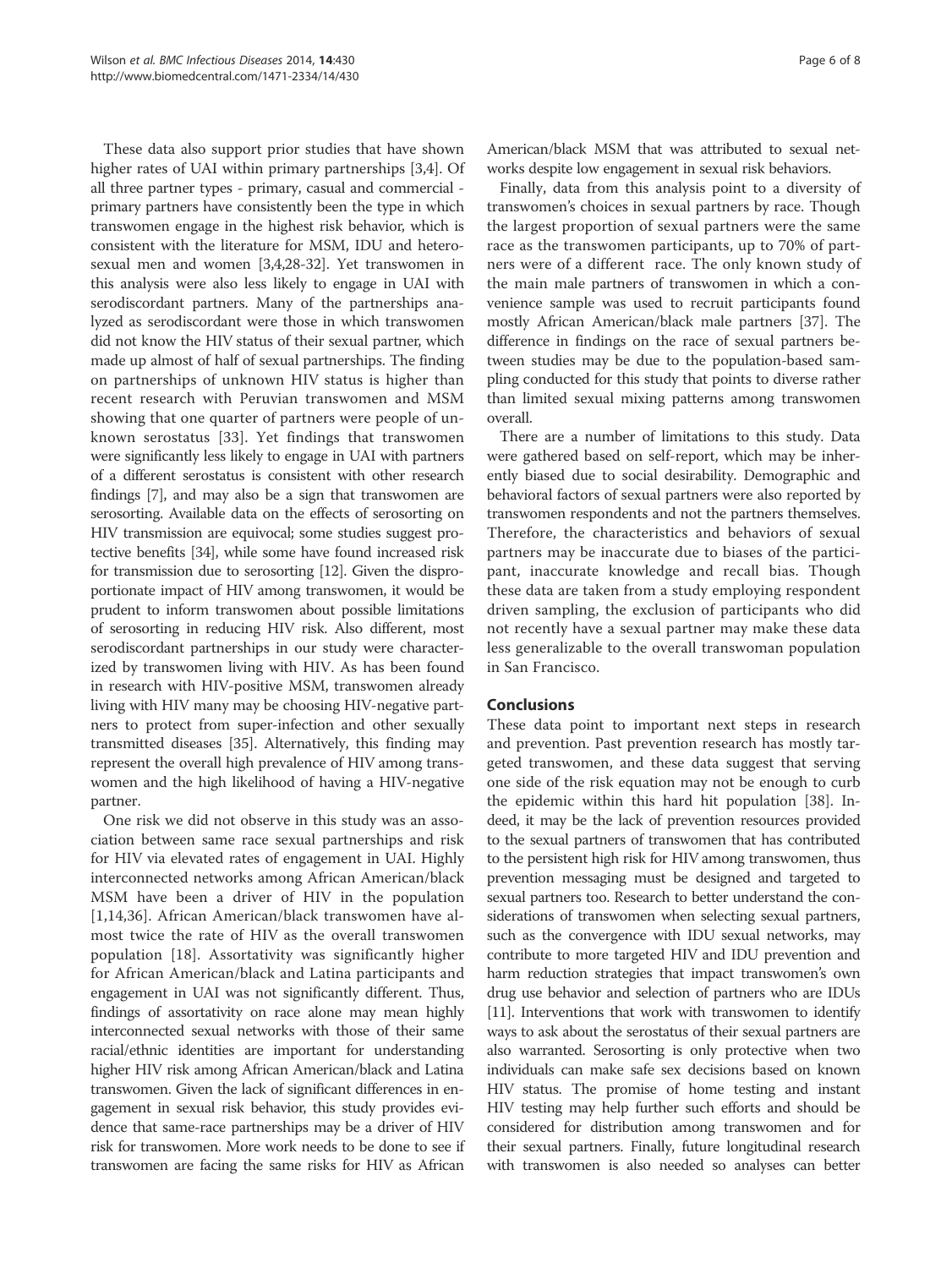determine risks among incident cases instead of extrapolating findings from cross sectional data within high prevalence samples.

#### Competing interests

The authors declare that they have no competing interests.

#### Authors' contributions

HFR designed, implemented, and supervised the conduct of this study. ECW conceived of the analysis, and drafted the manuscript. HFR, ECW and GMS contributed to the study design for this analysis and GMS conducted the statistical analyses. HFR, GMS, and ECW contributed to the writing and editing of initial drafts and approved the final draft of the article.

#### Acknowledgments

We thank the participants for their time and investment into the gathering of these data. We also acknowledge the staff of the San Francisco Department of Public Health who took their valuable time out to make this study happen, including the HIV Prevention Section and HIV Epidemiology Section for their time, presence and skills in conducting this study.

#### Received: 10 April 2014 Accepted: 23 July 2014 Published: 6 August 2014

#### References

- 1. Herbst JH, Jacobs ED, Finlayson TJ, Jacobs ED, Finlayson TJ, McKleroy VS Neumann MS, Crepaz N: Estimating HIV prevalence and risk behaviors of transgender persons in the United States: a systematic review. AIDS Behav 2008, 12(1):1–17.
- 2. Friedman SR, Kottiri BJ, Neaigus A, Curtis R, Vermund SH, Des Jarlais DC: Network-related mechanisms may help explain long-term HIV-1 seroprevalence levels that remain high but do not approach population-group saturation. Am J Epidemiol 2000, 152(10):913–922.
- 3. Nemoto T, Operario D, Keatley J, Han L, Soma T: HIV risk behaviors among male-to-female transgender persons of color in San Francisco. Am J Public Health 2004, 94(7):1193–1199.
- 4. Wilson EC, Garofalo R, Harris DR, Belzer M: Sexual risk taking among transgender male-to-female youths with different partner types. Am J Public Health 2010, 100(8):1500–1505.
- Operario D, Nemoto T: HIV in transgender communities: syndemic dynamics and a need for multicomponent interventions. J Acquir Immune Defic Syndr 2010, 55(Suppl 2):S91–S93.
- 6. Nemoto T, Bodeker B, Iwamoto M, Sakata M: Practices of receptive and insertive anal sex among transgender women in relation to partner types, sociocultural factors, and background variables. AIDS Care 2014, 26(4):434–440.
- Bowers JR, Branson CM, Fletcher J, Reback CJ: Differences in substance use and sexual partnering between men who have sex with men, men who have sex with men and women and transgender women. Cult Health Sex 2011, 13(6):629–642.
- Reback CJ, Fletcher JB: HIV prevalence, substance use, and sexual risk behaviors among transgender women recruited through outreach. AIDS Behav 2014, 18(7):1359–1367.
- Santos GM, Rapues J, Wilson EC, Macias O, Packer T, Colfax G, Raymond HF: Alcohol and substance use among transgender women in San Francisco: prevalence and association with human immunodeficiency virus infection. Drug Alcohol Rev 2014, 33(3):287–295.
- 10. Kammerer N, Mason T, Connors M: Transgender Health and Social Service needs in the context of HIV Risk. In Transgender and HIV: Risks, Prevention and Care. Edited by Bockting W, Kirk S. Binghamton, NY: Haworth Press; 2001.
- 11. Sevelius JM, Reznick OG, Hart SL, Schwarcz S: Informing interventions: the importance of contextual factors in the prediction of sexual risk behaviors among transgender women. AIDS Educ Prev 2009, 21(2):113–127.
- 12. Wallace PM: Finding Self: A qualitative study of transgender, transitioning, and adulterated silicone. Health Educ J 2010, 69(4):439–446.
- 13. Wilson E, Rapues J, Jin H, Raymond HF: The use and correlates of illicit silicone or "Fillers" in a population-based sample of transwomen, San Francisco, 2013. J Sex Med 2014, 11(7):1717–1724.
- 14. Hart TA, Wolitski RJ, Purcell DW, Purcell DW, Parsons JT, Gomez CA, Seropositive Urban Men's Study Team : Partner awareness of the serostatus of HIV-seropositive men who have sex with men: impact on unprotected sexual behavior. AIDS Behav 2005, 9(2):155–166.
- 15. Golden MR, Dombrowski JC, Kerani RP, Steckler JD: Failure of serosorting to protect African American men who have sex with men from HIV infection. Sex Transm Dis 2012, 39(9):659–664.
- 16. Strathdee SA, Sherman SG: The role of sexual transmission of HIV infection among injection and non-injection drug users. J Urban Health 2003, 80(4 Suppl 3):iii7–iii14.
- 17. Bohl DD, Raymond HF, Arnold M, McFarland W: Concurrent sexual partnerships and racial disparities in HIV infection among men who have sex with men. Sex Transm Infect 2009, 85(5):367-369.
- 18. Rapues J, Wilson EC, Packer T, Colfax G, Raymond HF: Correlates of HIV infection among transfemales, San Francisco, 2010: results from a respondent-driven sampling study. Am J Public Health 2013, 103(8):1485–1492.
- 19. Doherty IA, Padian NS, Marlow C, Aral SO: Determinants and consequences of sexual networks as they affect the spread of sexually transmitted infections. J Infect Dis 2005, 191(Suppl 1):S42-S54.
- 20. Pinkerton SD, Galletly CL, McAuliffe TL, DiFranceisco W, Raymond HF, Chesson HW: Aggregate versus individual-level sexual behavior assessment: how much detail is needed to accurately estimate HIV/STI risk? Eval Rev 2010, 34(1):19–34.
- 21. Ma X, Zhang Q, He X, Sun W, Yue H, Chen S, Raymond HF, Li Y, Xu M, Du H, McFarland W: Trends in prevalence of HIV, syphilis, hepatitis C, hepatitis B, and sexual risk behavior among men who have sex with men. Results of 3 consecutive respondent-driven sampling surveys in Beijing, 2004 through 2006. J Acquir Immune Defic Syndr 2007, 45(5):581–587.
- 22. McFarland W, Chen YH, Nguyen B, Colfax G, Mehrtens J, Robertson T, Stall R, Levine D, Truong HM: Behavior, intention or chance? A longitudinal study of HIV seroadaptive behaviors, abstinence and condom use. AIDS Behav 2012, 16(1):121–131.
- 23. McFarland W, Chen YH, Raymond HF, Nguyen B, Colfax G, Mehrtens J, Robertson T, Stall R, Levine D, Truong HM: HIV seroadaptation among individuals, within sexual dyads, and by sexual episodes, men who have sex with men, San Francisco, 2008. AIDS Care 2011, 23(3):261–268.
- 24. Chen YH, Vallabhaneni S, Raymond HF, McFarland W: Predictors of serosorting and intention to serosort among men who have sex with men, San Francisco. AIDS Educ Prev 2012, 24(6):564–573.
- 25. Bohl DD, McFarland W, Raymond HF: Improved measures of racial mixing among men who have sex with men using Newman's assortativity coefficient. Sex Transm Infect 2011, 87(7):616–620.
- 26. Sudhinaraset M, Raymond HF, McFarland W: Convergence of HIV prevalence and inter-racial sexual mixing among men who have sex with men, San Francisco, 2004–2011. AIDS Behav 2013, 17(4):1550–1556.
- 27. Doherty IA, Schoenbach VJ, Adimora AA: Sexual mixing patterns and heterosexual HIV transmission among African Americans in the southeastern United States. J Acquir Immune Defic Syndr 2009, 52(1):114–120.
- 28. Choi KH, Han CS, Hudes ES, Kegeles S: Unprotected sex and associated risk factors among young Asian and Pacific Islander men who have sex with men. AIDS Educ Prev 2002, 14(6):472–481.
- Bingham TA, Harawa NT, Johnson DF, Nguyen B, Colfax G, Mehrtens J, Robertson T, Stall R, Levine D, Truong HM, Secura G, MacKellar DA, Valleroy L: The effect of partner characteristics on HIV infection among African American men who have sex with men in the Young Men's Survey, Los Angeles, 1999–2000. AIDS Educ Prev 2003, 15(1 Suppl A):39–52.
- 30. Newcomb ME: Moderating effect of age on the association between alcohol use and sexual risk in MSM: evidence for elevated risk among younger MSM. AIDS Behav 2013, 17(5):1746–1754.
- 31. Malloy TE, Fisher WA, Albright L, Misovich S, Fisher JD: Interpersonal perception of the AIDS risk potential of persons of the opposite sex. Health Psychol 1997, 16(5):480-486.
- 32. Operario D, Nemoto T, Iwamoto M, Moore T: Unprotected sexual behavior and HIV risk in the context of primary partnerships for transgender women. AIDS Behav 2011, 15(3):674–682.
- 33. Nagaraj S, Segura ER, Peinado J, Konda KA, Segura P, Casapia M, Ortiz A, Montano SM, Clark JL, Sanchez J, Lama JR, Peruvian HIV Sentinel Surveillance Working Group: A cross-sectional study of knowledge of sex partner serostatus among high-risk Peruvian men who have sex with